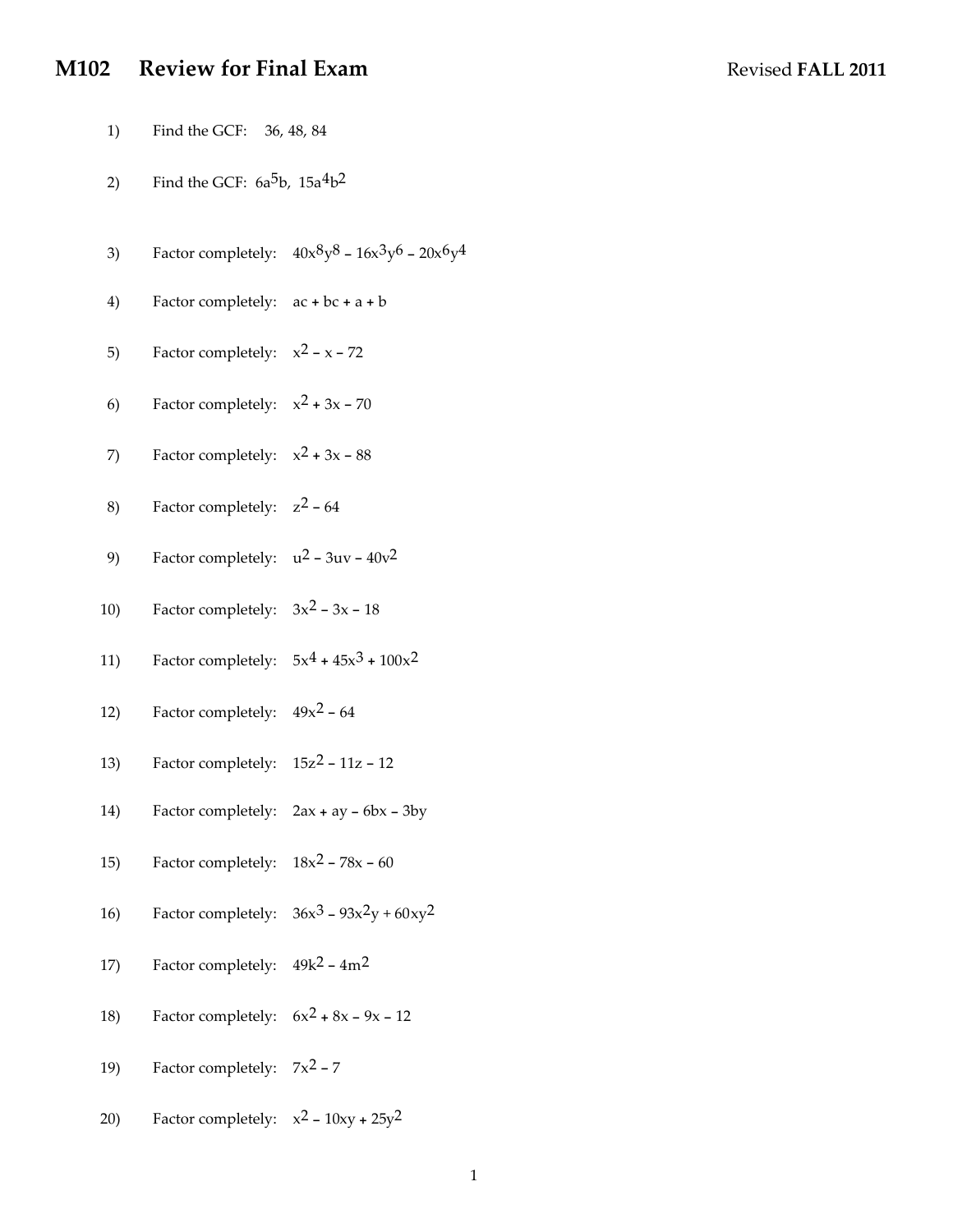21) Factor completely: 
$$
x^3 + 8
$$

$$
22) \qquad \text{Factor completely:} \quad 64 - 27y^3
$$

- 23) Factor completely:  $5a^3 + 625b^3$
- 24) Factor completely:  $a^4 81$
- 25) Factor completely:  $10a^2b^2 10b^3 + 15a^2b 15b^2$

#### **Solve the equation.**

26)  $x^2 - x = 20$ 

- 27) Factor completely:  $18x^2 18$
- 28) Factor completely:  $x^2 18xy + 81y^2$
- 29) Factor completely:  $x^3 + 8$
- 30) Factor completely:  $64 27y^3$
- 31) Factor completely:  $5a^3 + 625b^3$
- 32) Factor completely:  $a^4 81$
- 33) Factor completely:  $10a^2b^2 10b^3 + 15a^2b 15b^2$

### **Solve the equation.**

- 34)  $x^2 x = 30$
- 35) m(m 1)(m + 2) = 0
- 36)  $y^3 16y^2 + 60y = 0$
- 37)  $16x^2 = 25$
- 38)  $3x(x-9) = -60$

### **Set up an equation and solve each of the following problems.**

39) The width of a rectangle is 6 kilometers less than twice its length. If its area is 216 square kilometers, find the dimensions of the rectangle.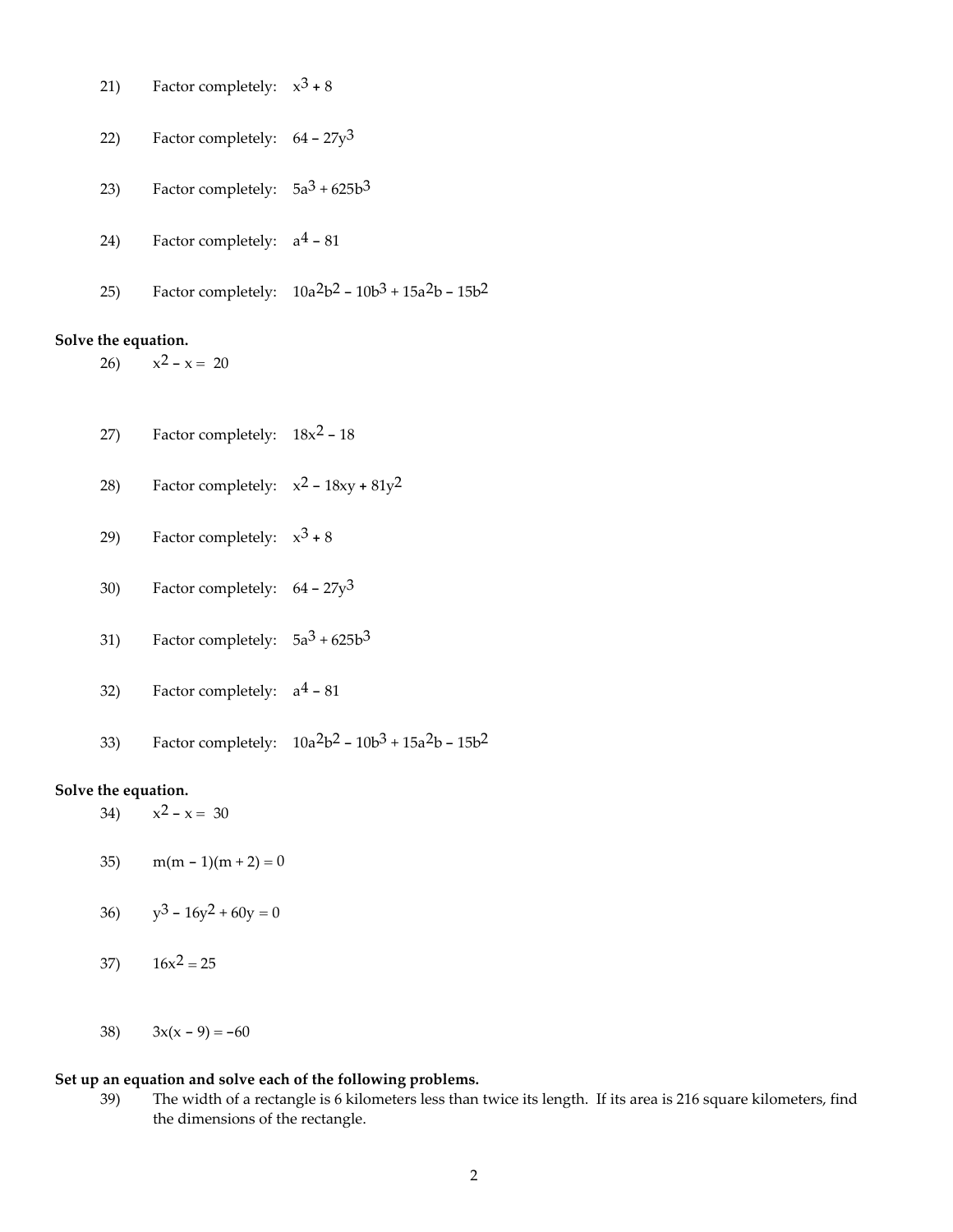- 40) One leg of a right triangle is 24 inches, the other leg is 7 inches. Find the length of the hypotenuse .
- 41) A number is 6 less than its square. Find all such numbers.

42) Simplify 
$$
\frac{-30x^2y^2z^2}{-35xz^3}
$$

43) Simplify 
$$
\frac{x^2 - 4}{x^2 + 2x}
$$

44) Simplify 
$$
\frac{4x^2 - 15x - 4}{7x^2 - 30x + 8}
$$

45) Simplify 
$$
\frac{3x - x^2}{x^2 - 9}
$$

| 46) | Perform the operation and leave in simplest form. | $4x^2$ 15xy<br>$5v^2$ $24x^2y^2$ |
|-----|---------------------------------------------------|----------------------------------|
|     |                                                   |                                  |

47) Perform the operation and leave in simplest form. 
$$
\frac{x^2 + 3x}{x^3 - 36x} \cdot \frac{x^2 - 8x + 12}{x^2 - 9}
$$

48) Perform the operation and leave in simplest form.  $x^2 - 6x + 9$  $\div \frac{5x^2 + 8x - 21}{2}$  $6x^2 - 11x - 21$ 

49) Perform the operation and leave in simplest form.  $\frac{6x}{x-3} - \frac{18}{x-3}$ 

50) Perform the operation and leave in simplest form.  $\frac{7}{3x^2} - \frac{9}{4x} - \frac{5}{2x}$ 

51) Perform the operation and leave answer in simplest form. 
$$
2 + \frac{4x}{3x - 1}
$$

52) Perform the operation and leave answer in simplest form. 
$$
\frac{3x}{x^2 - 36} - \frac{2}{5x + 30}
$$

33. Perform the operation and leave in simplest form.

\n
$$
\frac{2x}{6x^2 + 11x - 10} + \frac{x}{2x^2 - 3x - 20}
$$
\n34. Perform the operation and leave in simplest form.

\n
$$
\frac{32x + 9}{12x^2 + x - 6} - \frac{3}{4x + 3} - \frac{x + 5}{3x - 2}
$$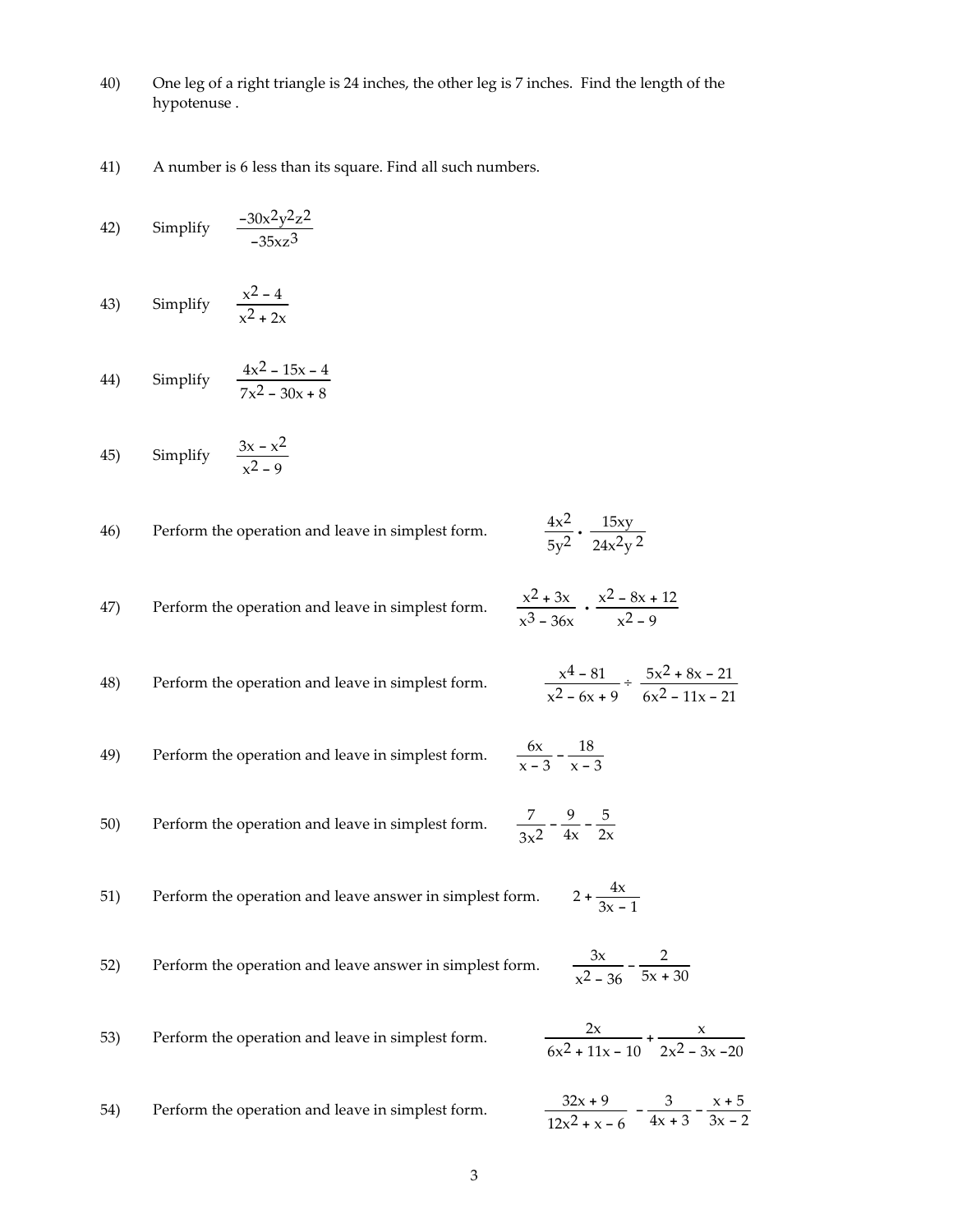55) Solve 
$$
\frac{5}{7x} - \frac{5}{6} = \frac{1}{6x}
$$

56) Solve 
$$
\frac{5}{2x-1} = \frac{-6}{3x+2}
$$

57) Solve 
$$
\frac{2x}{x-2} + \frac{15}{x^2 - 7x + 10} = \frac{3}{x-5}
$$

58) Solve 
$$
\frac{2}{n-2} - \frac{n}{n+5} = \frac{10n+15}{n^2+3n-10}
$$

59) Solve 
$$
\frac{x}{x+2} + \frac{3}{x+4} = \frac{14}{x^2 + 6x + 8}
$$

- 60) Suppose that Wendy rides her bicycle 30 miles in the same time that it takes Kim to ride her bicycle 20 miles. If Wendy rides 5 miles per hour faster than Kim, find the rate of each. (NO EQUATION = NO CREDIT)
- 61) If an airplane travels 1050 miles in the same amount of time that a car travels 150 miles, and the speed of the

plane is 50 mph more than six times the speed of the car, how fast is each moving? (NO EQUATION = NO CREDIT)

62) The speed of a stream is 5 mph. If a boat travels 52 miles downstream in the same time that it takes to travel

26 miles upstream, what is the speed of the boat in still water? (NO EQUATION = NO CREDIT)

63) If 
$$
f(x) = \sqrt{2x + 4}
$$
, find  $f(0)$ .

- 64) Neglecting air resistance, the velocity of an object, v, in meters per second can be found after falling h meters using the formula  $v = \sqrt{18.1h}$ . Find the velocity of a ball that has been dropped from a roof after falling 7 meters. Round your answer to 3 decimal places.
- 65) Simplify  $\sqrt[4]{36}$  Express your answer in radical form.
- 66) Simplify  $\sqrt[3]{\frac{8}{27}}$
- 67) Simplify  $\sqrt{160}$
- 68) Simplify  $-4\sqrt{54}$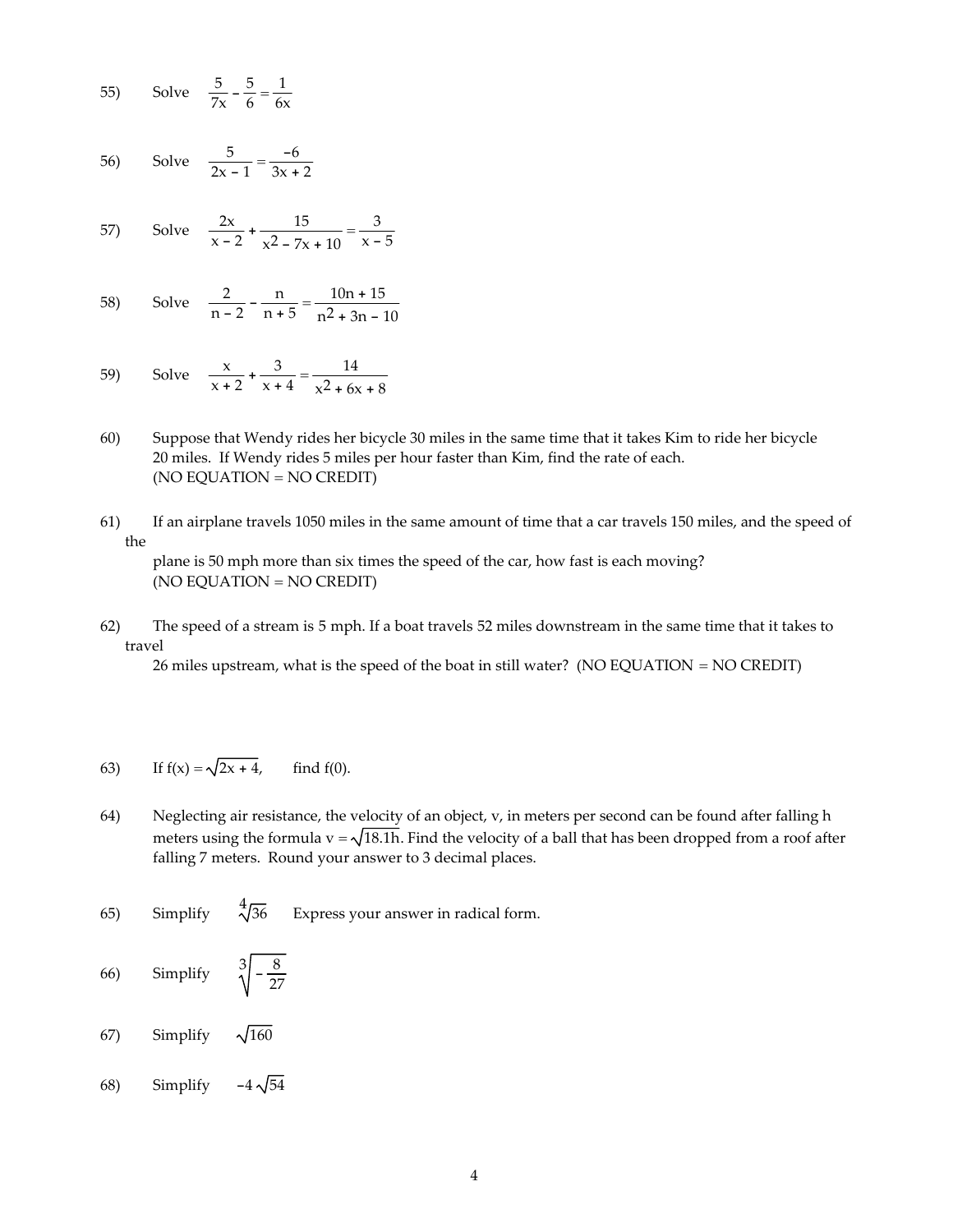69) Simplify 
$$
\frac{6\sqrt{5}}{5\sqrt{12}}
$$
  
\n70) Simplify  $\frac{3}{3\sqrt{3}}$   
\n71) Simplify  $13\sqrt{28} - 2\sqrt{63} - 7\sqrt{7}$   
\n72) Simplify  $3\sqrt{28} - 2\sqrt{63} - 7\sqrt{7}$   
\n73) Simplify  $-3\sqrt[3]{2} - 2\sqrt[3]{16} + \sqrt[3]{54}$   
\n74) Simplify  $\sqrt{96a^7b^8}$   
\n75) Simplify  $\frac{\sqrt{5y}}{\sqrt{18x^3}}$   
\n76) Simplify  $\frac{3\sqrt{2y}}{\sqrt{3x}}$   
\n77) Simplify  $-3\sqrt{2x^3} + 4\sqrt{8x^3} - 3\sqrt{32x^3}$   
\n78) Simplify  $(-3\sqrt{3})(-4\sqrt{8})$   
\n79) Simplify  $(4\sqrt[3]{3}(\sqrt{5}\sqrt{9}))$   
\n80) Simplify  $(7\sqrt{3} - \sqrt{7})(2\sqrt{3} + 4\sqrt{7})$   
\n81) Simplify  $(7\sqrt{3} - \sqrt{7})(2\sqrt{3} + 4\sqrt{7})$   
\n82) Simplify  $(2\sqrt{3} + \sqrt{11})(2\sqrt{3} - \sqrt{11})$   
\n83) Simplify  $2\sqrt[3]{2}(\sqrt[3]{6} - 4\sqrt[3]{5})$   
\n84) Simplify  $\frac{\sqrt{7}}{3\sqrt{2} - 5}$   
\n85) Simplify  $\frac{4}{\sqrt{2} - \sqrt{3}}$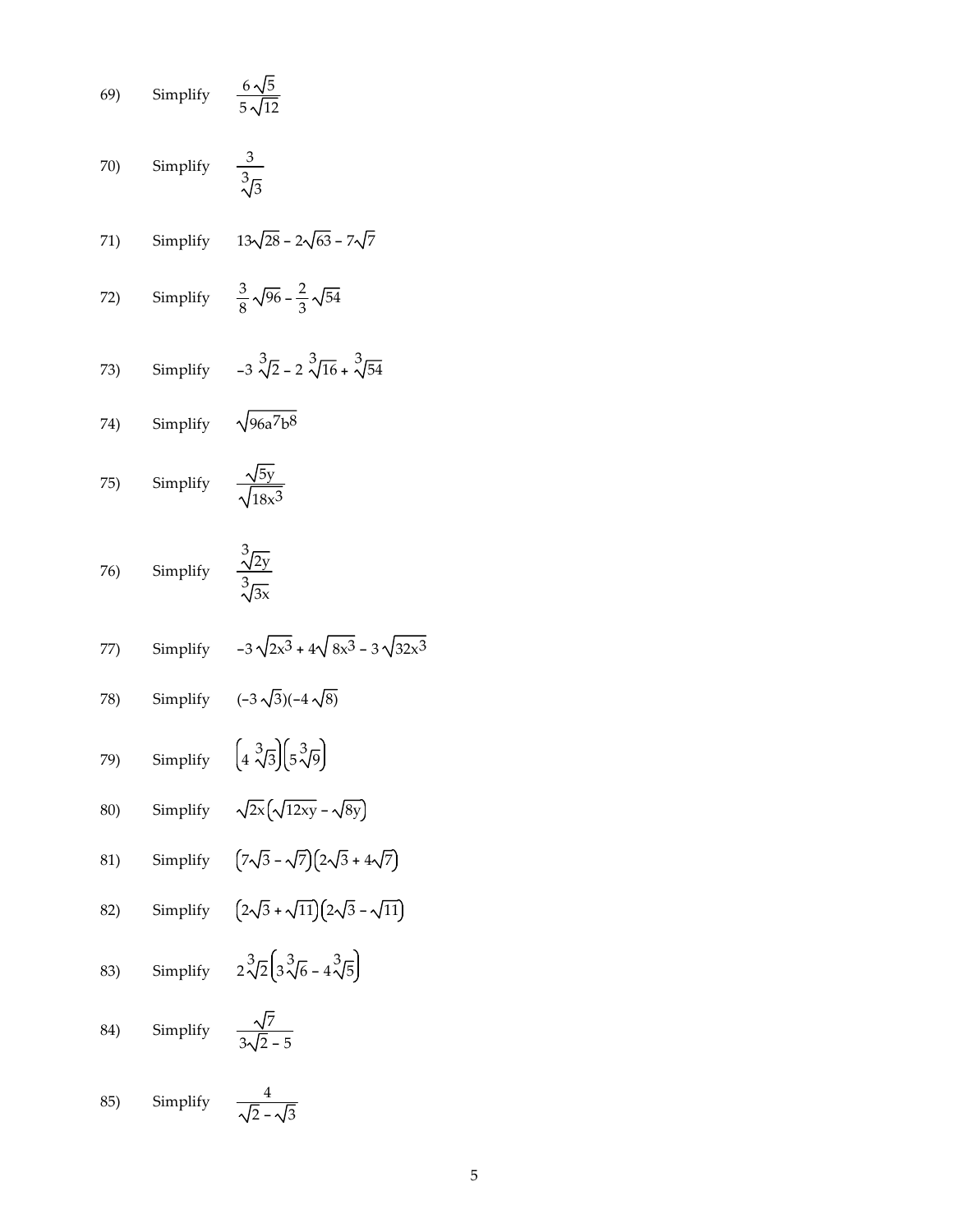86) Solve 
$$
2\sqrt{n} - 7 = 0
$$
  
\n87) Solve  $\sqrt{x^2 + 3} - 2 = 0$   
\n88) Solve  $\sqrt{n^2 - 2n - 4} = n$   
\n89) Solve  $\sqrt[3]{2x + 5} = \sqrt[3]{4 - x}$   
\n90) Solve  $y - 1 = \sqrt{2y - 2}$   
\n91) Solve  $\sqrt{x + 4} = \sqrt{x - 1} + 1$   
\n92) Simplify  $16^{\frac{3}{2}}$   
\n93) Simplify  $\left(\frac{1}{8}\right)^{-\frac{2}{3}}$   
\n94) Simplify  $(-32)^{\frac{1}{5}}$   
\n95) Express in radical form  $5x^{\frac{1}{4}}$   
\n96) Simplify  $\left(\frac{3}{y^4}\right)\left(\frac{2}{y^3}\right)^{\frac{3}{2}}$   
\n97) Simplify  $\left(9x^2y^4\right)^{\frac{3}{2}}$   
\n98) Simplify  $\left(2^2b^{-3}\right)^{-\frac{1}{3}}$   
\n99) Solve  $6x^2 - 5x - 21 = 0$   
\n100) Solve  $\sqrt{3x} + 6 = x$   
\n101) Solve  $3t^2 = 8$   
\n102) Solve  $(t + 5)^2 = 12$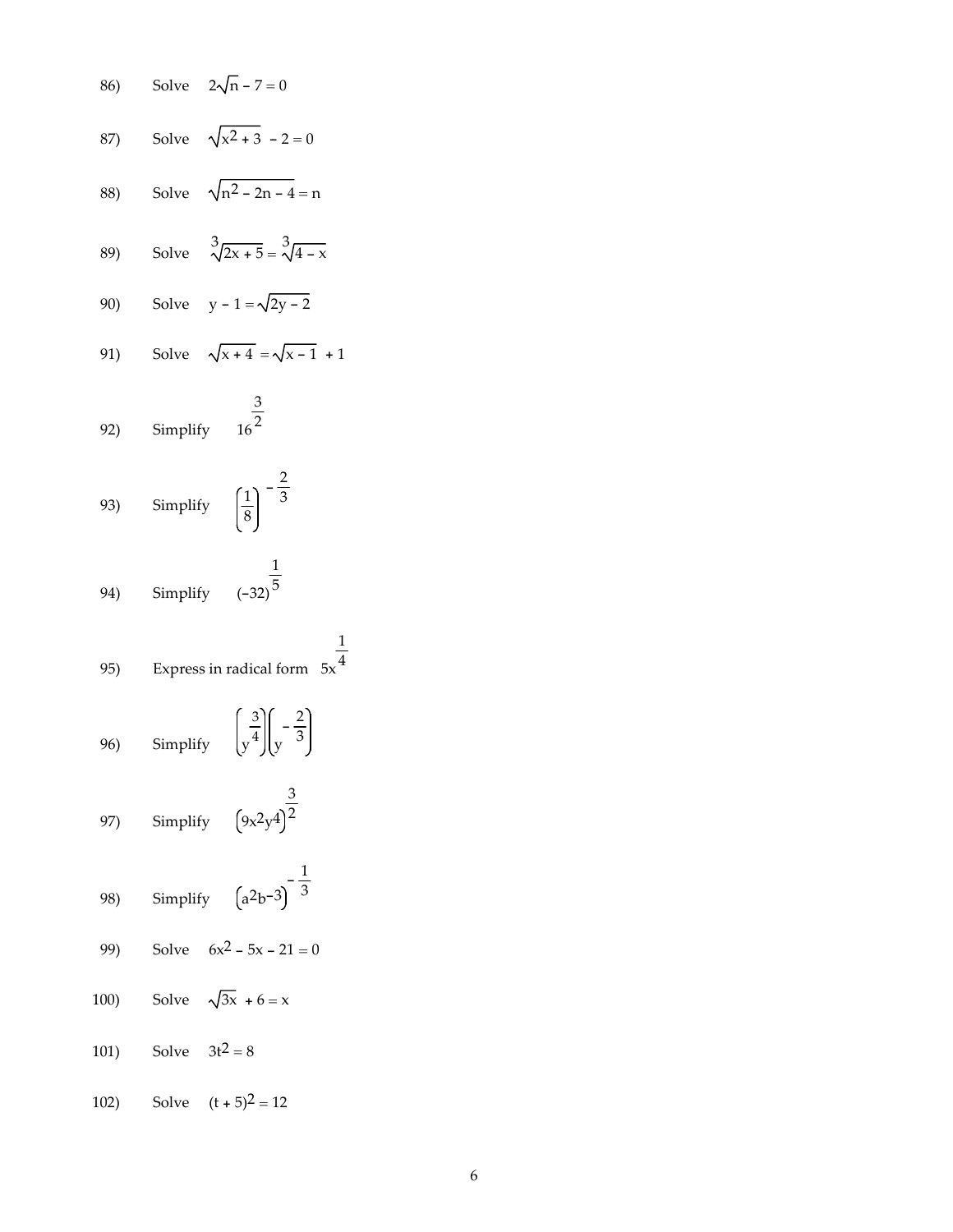103) Solve  $(9s + 7)^2 = 9$ 

104) Solve using the quadratic formula.  $9x^2 - 6x + 1 = 0$ 

105) Solve using the quadratic formula.  $4x^2 - 2x = 3$ 

106) Solve 
$$
\frac{5}{n-3} - \frac{3}{n+3} = 1
$$

- 107) A 24-foot ladder resting against a house reaches a windowsill 16 feet above the ground. How far is the foot of the ladder from the house? (to the nearest tenth of a foot) (NO EQUATION = NO CREDIT)
- 108) Two pipes together can fill a large tank in 10 hr. One of the pipes, used alone, takes 15 hr longer than the other to fill the tank. How long would each pipe take to fill the tank alone? (NO EQUATION = NO CREDIT)
- 109) A square sheet of metal has an area of 676 square inches. What is the length of each side? (NO EQUATION = NO CREDIT)
- 110) The length of a table is 15 inches more than its width. If the area of the table is 2106 square inches, what is its length? (NO EQUATION = NO CREDIT)
- 111) A rectangular sign must have an area of 42 square feet. The length of the sign is 2 feet more than the width. Find the dimensions of the sign.  $(NO EQUATION = NO CREDIT)$

| 112) | $a_{-}$ | Given the following quadratic equation: $y = -(x + 4)^2 + 1$<br>What is the vertex? |  |  |  |                                                                                                                                                                                                                                                       |  |  |                                        |
|------|---------|-------------------------------------------------------------------------------------|--|--|--|-------------------------------------------------------------------------------------------------------------------------------------------------------------------------------------------------------------------------------------------------------|--|--|----------------------------------------|
|      |         |                                                                                     |  |  |  | $\mathcal{L}(\mathcal{A}) \times \mathcal{L}(\mathcal{A}) \times \mathcal{A} \times \mathcal{A} \mathbf{F} \mathbf{y}, \quad \mathcal{L}(\mathcal{A}) \times \mathcal{A}$                                                                             |  |  |                                        |
|      |         |                                                                                     |  |  |  | $\mathbb{R}^n$ , we are also seen in the set of the set of the set of the set of the set of the $\mathbb{R}^n$                                                                                                                                        |  |  |                                        |
|      | $b_{1}$ | Which way does the parabola open?                                                   |  |  |  | $\ddotsc$ and $\ddotsc$ and $\ddotsc$ and $\ddotsc$ and $\ddotsc$                                                                                                                                                                                     |  |  |                                        |
|      |         |                                                                                     |  |  |  | where we are a simple polarization of $\frac{1}{2}$                                                                                                                                                                                                   |  |  |                                        |
|      |         |                                                                                     |  |  |  |                                                                                                                                                                                                                                                       |  |  | $-12$ $-8$ $-4$ $+$ $+$ $-4$ $-8$ $ -$ |
|      |         | What is the y-intercept?                                                            |  |  |  | $\mathcal{L}(\mathcal{A})$ , and a set of $\mathcal{A}$ and a set of $\mathcal{A}$                                                                                                                                                                    |  |  |                                        |
|      |         |                                                                                     |  |  |  | $\mathcal{L}$ , and a set of the set of the set of the set of the set of the set of the set of the set of the set of the set of the set of the set of the set of the set of the set of the set of the set of the set of the set of                    |  |  |                                        |
|      |         |                                                                                     |  |  |  |                                                                                                                                                                                                                                                       |  |  |                                        |
|      |         |                                                                                     |  |  |  | $\mathcal{L}^{\mathcal{A}}$ , where $\mathcal{L}^{\mathcal{A}}$ , we can also be a set of the set of the set of the set of the set of the set of the set of the set of the set of the set of the set of the set of the set of the set of the set of t |  |  |                                        |
|      | d.      | What is the Axis of Symmetry?                                                       |  |  |  | $\therefore$ $\therefore$ $\therefore$ $\therefore$ $-12 +$ $\therefore$ $\therefore$ $\therefore$ $\therefore$                                                                                                                                       |  |  |                                        |
|      |         |                                                                                     |  |  |  |                                                                                                                                                                                                                                                       |  |  |                                        |
|      |         | Graph.                                                                              |  |  |  |                                                                                                                                                                                                                                                       |  |  |                                        |

- 113) A record company discovers that the number of CDs sold each week after release of an new album follows a parabolic pattern. The function  $n(t) = -200t^2 + 4000t$  describes the number, *n*, of CDs an artist sold each of *t* weeks after the release of the album.
	- a. Which week had the greatest number of CDs sold?
	- b. How many CDs sold that week?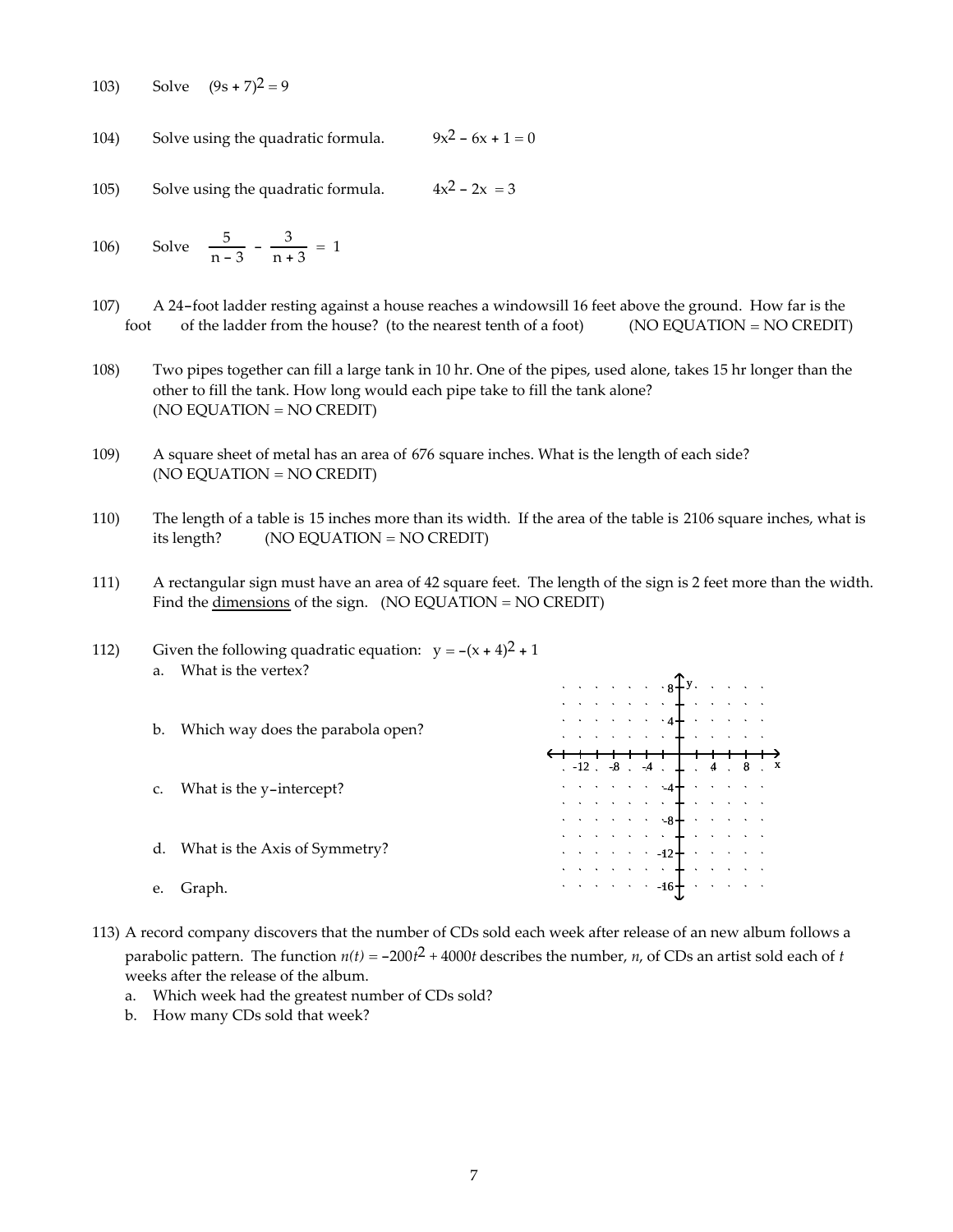- 114) Given the following quadratic equation:  $y = 4x^2 24x + 32$ a. What is the vertex? b. What are the x-intercepts (if any)?
	- c. What is the y-intercept? d. Which way does the parabola open?
	- e. What is the Axis of Symmetry? f. Graph.

y 10 8  $\cdot 6$  $\cdot$ <sup>4</sup>  $\Delta$  $\cdot$ <sub>2</sub>  $-2 \cdot 4 \cdot 2 \cdot 4 \cdot 6$  $\frac{2}{1}$  $\mathcal{L}$  $\cdot$ 4  $\ddot{\phantom{a}}$  $\sim$  $\ddot{\phantom{a}}$  $\Delta$  $\bar{\mathcal{A}}$  $\sim$  $\ddot{\phantom{a}}$  $\bar{\mathbf{x}}$  $\Delta$  $\mathbf{r}$  $\mathcal{A}=\mathcal{A}=\mathcal{A}=\mathcal{A}=\mathcal{A}$ -6

115) Given the following quadratic equation:  $y = -2x^2 - 4x - 5$ a. What is the vertex? b. What are the x-intercepts (if any)?

- 
- e. What is the Axis of Symmetry? f. Graph.



- 
- c. What is the y-intercept? d. Which way does the parabola open?
	-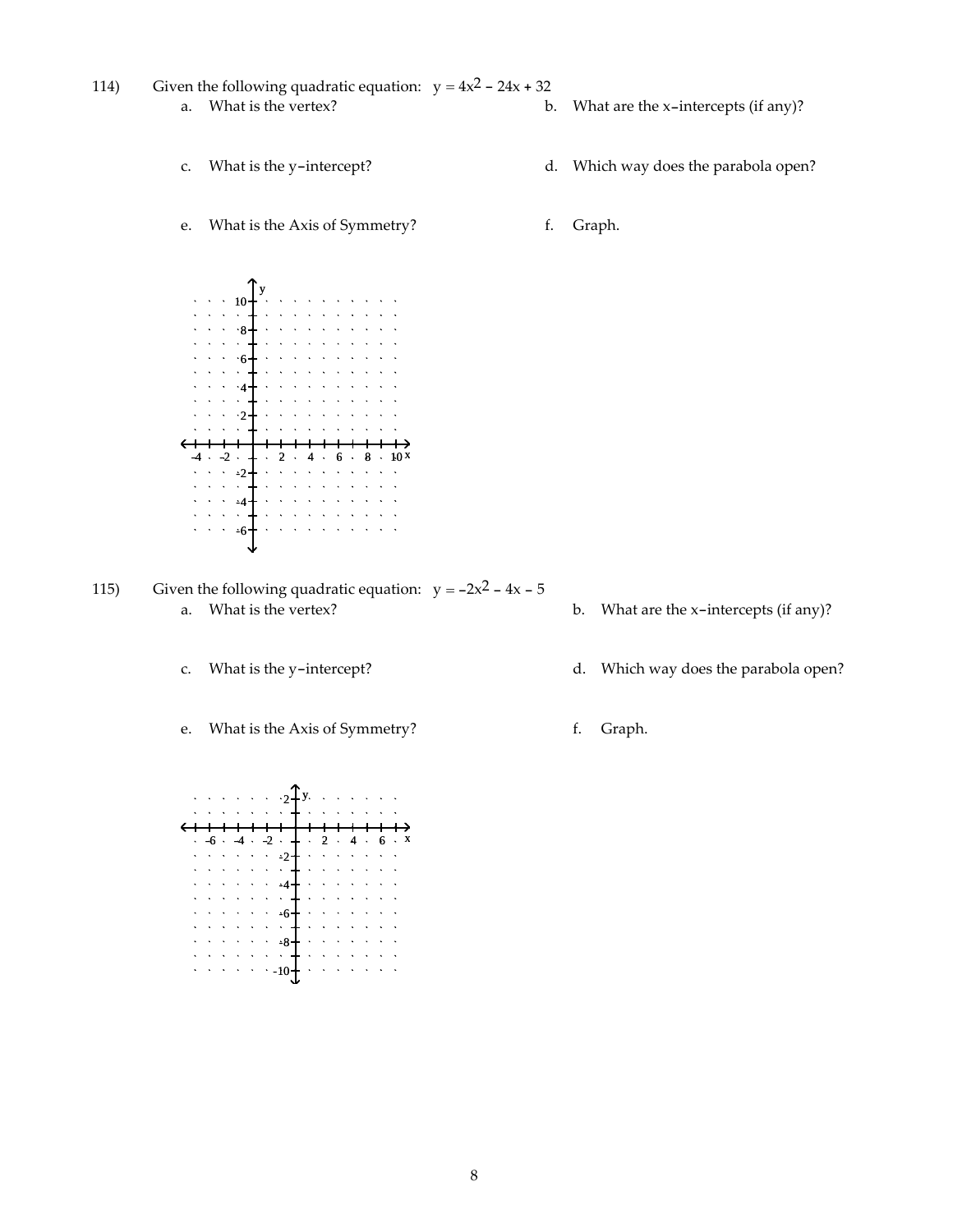```
1) 12
 2) 3a^4b3) 4x^3y^4(10x^5y^4 - 4y^2 - 5x^3)4) (a + b)(c + 1)5) (x + 8)(x - 9)6) (x + 10)(x - 7)7) (x + 11)(x - 8)8) (z + 8)(z - 8)9) (u + 5v)(u - 8v)10) 3(x + 2)(x - 3)11) 5x^2(x+4)(x+5)12) (7x + 8)(7x - 8)13) (3z - 4)(5z + 3)14) (2x + y)(a - 3b)15) 6(3x + 2)(x - 5)16) 3x(4x - 5y)(3x - 4y)17) (7k + 2m)(7k - 2m)
18) (2x - 3)(3x + 4)19) 7(x + 1)(x - 1)20) (x - 5y)^221) (x + 2)(x^2 - 2x + 4)22) (4 - 3y)(16 + 12y + 9y^2)23) 5(a + 5b)(a<sup>2</sup> – 5ab + 25b<sup>2</sup>)24) (a + 3)(a - 3)(a<sup>2</sup> + 9)25) 5b(a^2 - b)(2b + 3)26) x = -4, x = 527) 18(x + 1)(x - 1)28) (x - 9y)^229) (x + 2)(x^2 - 2x + 4)30) (4 - 3y)(16 + 12y + 9y^2)31) 5(a + 5b)(a<sup>2</sup> – 5ab + 25b<sup>2</sup>)32) (a + 3)(a - 3)(a<sup>2</sup> + 9)33) 5b(a^2 - b)(2b + 3)34) x = -5, x = 635) {0, 1, -2}
36) {0, 6, 10}
37) x = \frac{5}{4}, x = -\frac{5}{4}38) x = 4, x = 539) length = 12 km, width = 18 km
40) 25 inches
41) -2 and 3
42) \frac{6xy^2}{7z}43) \frac{x-2}{x}
```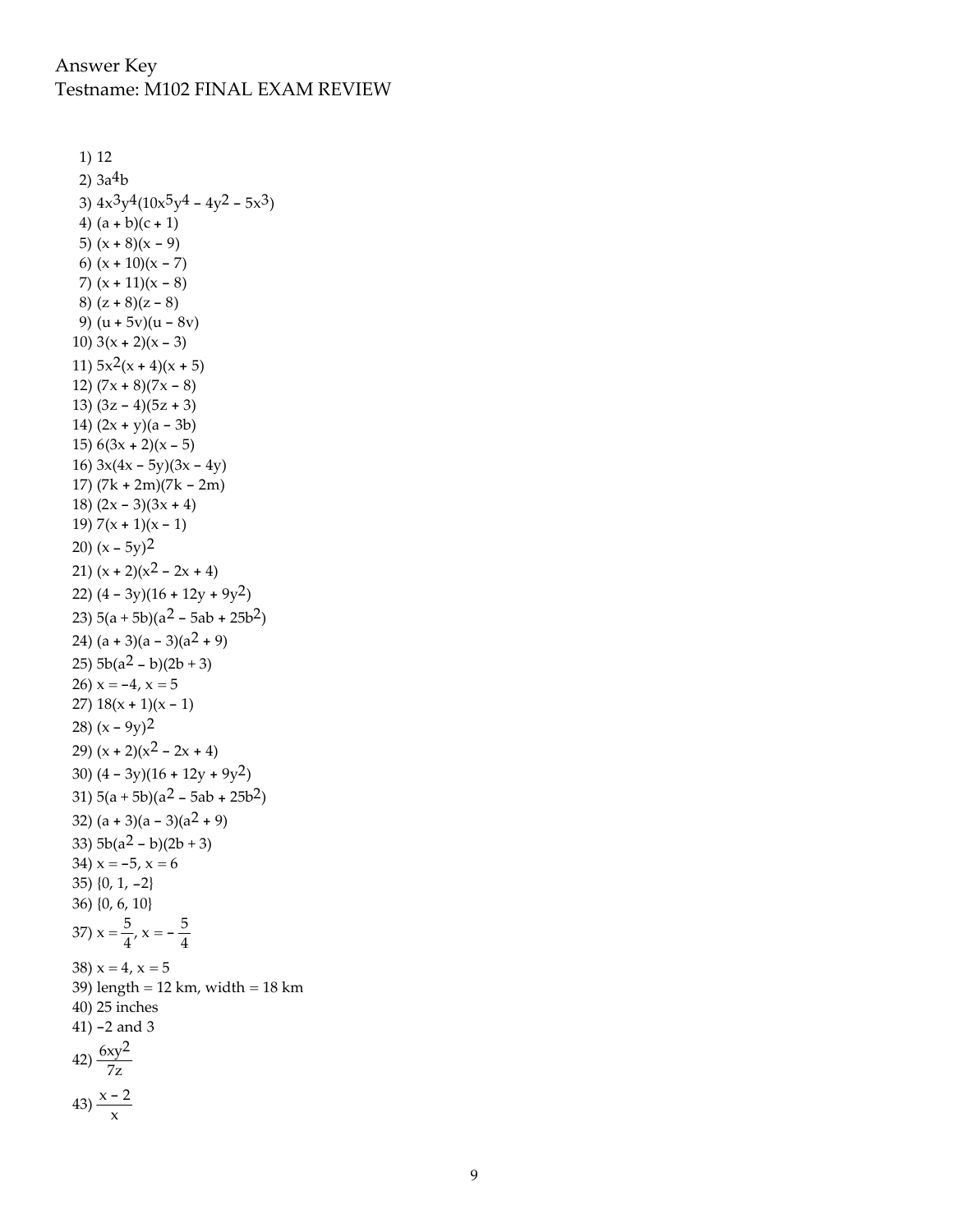44)  $\frac{4x+1}{7x-2}$  $45\frac{-x}{x+3}$  $46) - \frac{x}{x}$ 2y 3  $47) \frac{x-2}{(x+6)(x-3)}$  $48) \frac{(x^2 + 9)(6x + 7)}{5x - 7}$ 49) 6  $(50)\frac{28-57x}{2}$  $12x^2$ 51)  $\frac{10x-2}{3x-1}$ 52)  $\frac{13x + 12}{5(x + 6)(x - 6)}$ 53)  $\frac{5x^2 - 10x}{(2x + 5)(3x - 2)(x - 4)}$ 54)  $\frac{-4x^2}{(4x+3)(3x-2)}$ 55)  $\frac{23}{35}$  $(56) - \frac{4}{27}$ 57) 3,  $\frac{7}{2}$ 58) -1 59) -8, 1 60) 10 mph for Kim and 15 mph for Wendy 61) Car is traveling 50mph and the plane is traveling 350mph 62) 15 mph 63) 2 64) 11.256 m/s 65)  $\sqrt{6}$  $(66) - \frac{2}{3}$ 67)  $4\sqrt{10}$ 68)  $-12\sqrt{6}$ 69)  $\frac{\sqrt{15}}{5}$  $(70)\frac{3}{\sqrt{9}}$ 71)  $13\sqrt{7}$ 72)  $\frac{-\sqrt{6}}{2}$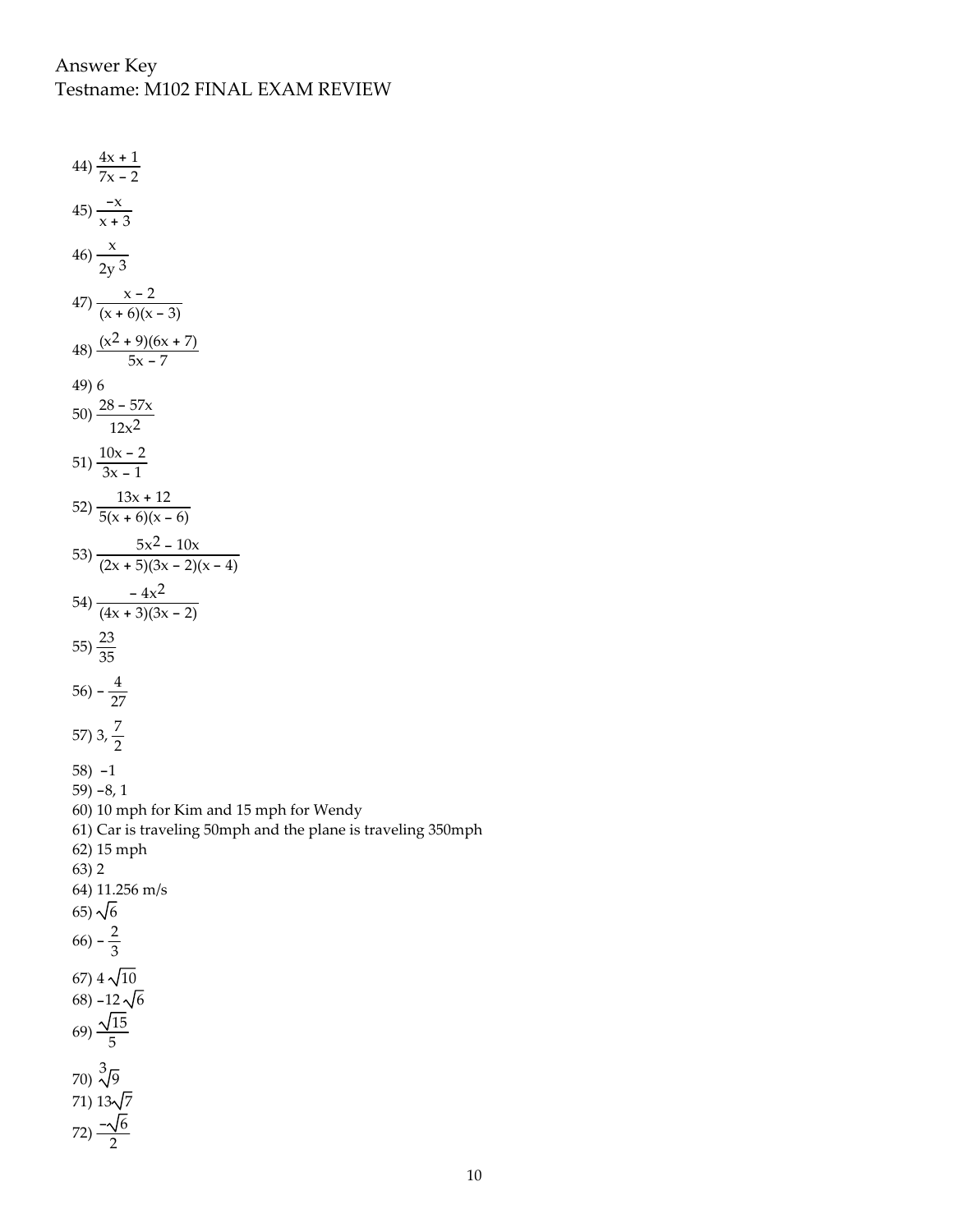73) -4 $\sqrt[3]{2}$ 74) 4a<sup>3</sup>b<sup>4</sup>√6a 75)  $\frac{\sqrt{10xy}}{2}$  $6x^2$ 76) 3 18x2y 3x 77)  $-7x \sqrt{2x}$ 78) 24 $\sqrt{6}$ 79) 60 80) 2x  $\sqrt{6y} - 4\sqrt{xy}$ 81)  $14 + 26\sqrt{21}$ 82) 1 83)  $6\sqrt[3]{12} - 8\sqrt[3]{10}$  $(84) \frac{3\sqrt{14} + 5\sqrt{7}}{-7}$ 85)  $-4(\sqrt{2} + \sqrt{3})$  or  $-4\sqrt{2} - 4\sqrt{3}$  $(86)\frac{49}{4}$ 87) 1, -1 88) ∅  $(89) - \frac{1}{3}$ 90) 1, 3 91) 5 92) 64 93) 4 94) -2 95) 5  $\frac{4}{\sqrt{x}}$ 96) y 1 12 97) 27x<sup>3</sup>y<sup>6</sup> 98)  $\frac{b}{2}$ a 2 3 99)  $-\frac{3}{2}$ ,  $\frac{7}{3}$ 100) 12  $101) \pm \frac{2\sqrt{6}}{3}$ 102) -5 ±  $2\sqrt{3}$ 103)  $\left\{-\frac{4}{9}, -\frac{10}{9}\right\}$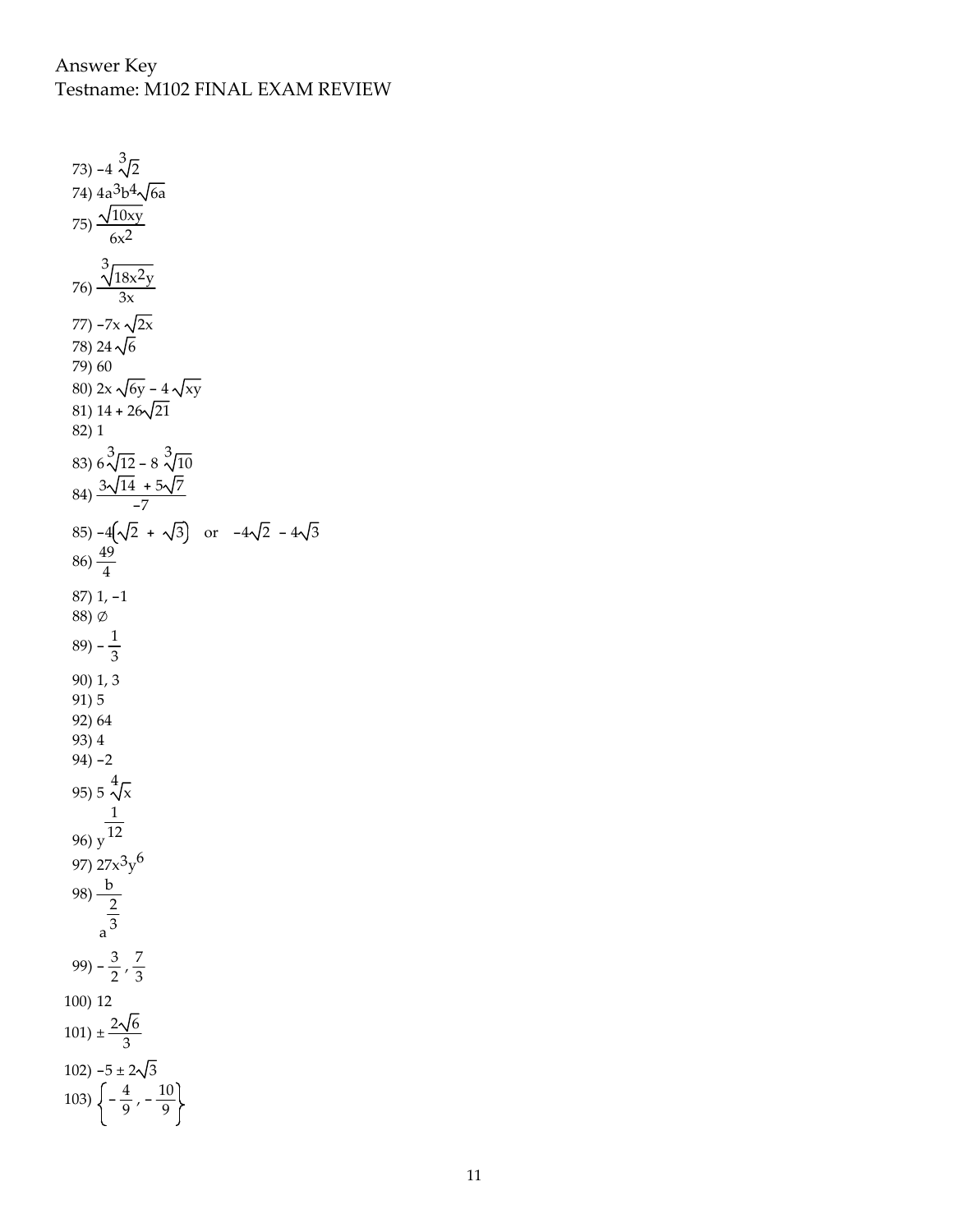104) discriminant is 0, so 1 real root 1 3 105) discriminant is 52, so 2 real roots  $1 \pm \sqrt{13}$ 4 106) $1\pm\sqrt{34}$ 107) 17.9 feet 108) 15 hour & 30 hours 109) 26 inches 110) 54 inches 111)  $(1 + \sqrt{43})$  yards by  $(-1 + \sqrt{43})$  yards 112) a.  $(-4, 1)$ b. down c. (0,-15) d.  $x = -4$ e. y  $\sqrt{1-\sqrt{2}}$  $\ddot{\phantom{a}}$  $\ddot{\phantom{a}}$ 6 4  $\mathcal{D}$  $-6$ ,  $-4$ ,  $-2$ ,  $1$ ,  $2$ ,  $4$ ,  $6$ ,  $x$ -2 -4 -6 113) a. the 10th week b. 20,000 CDs